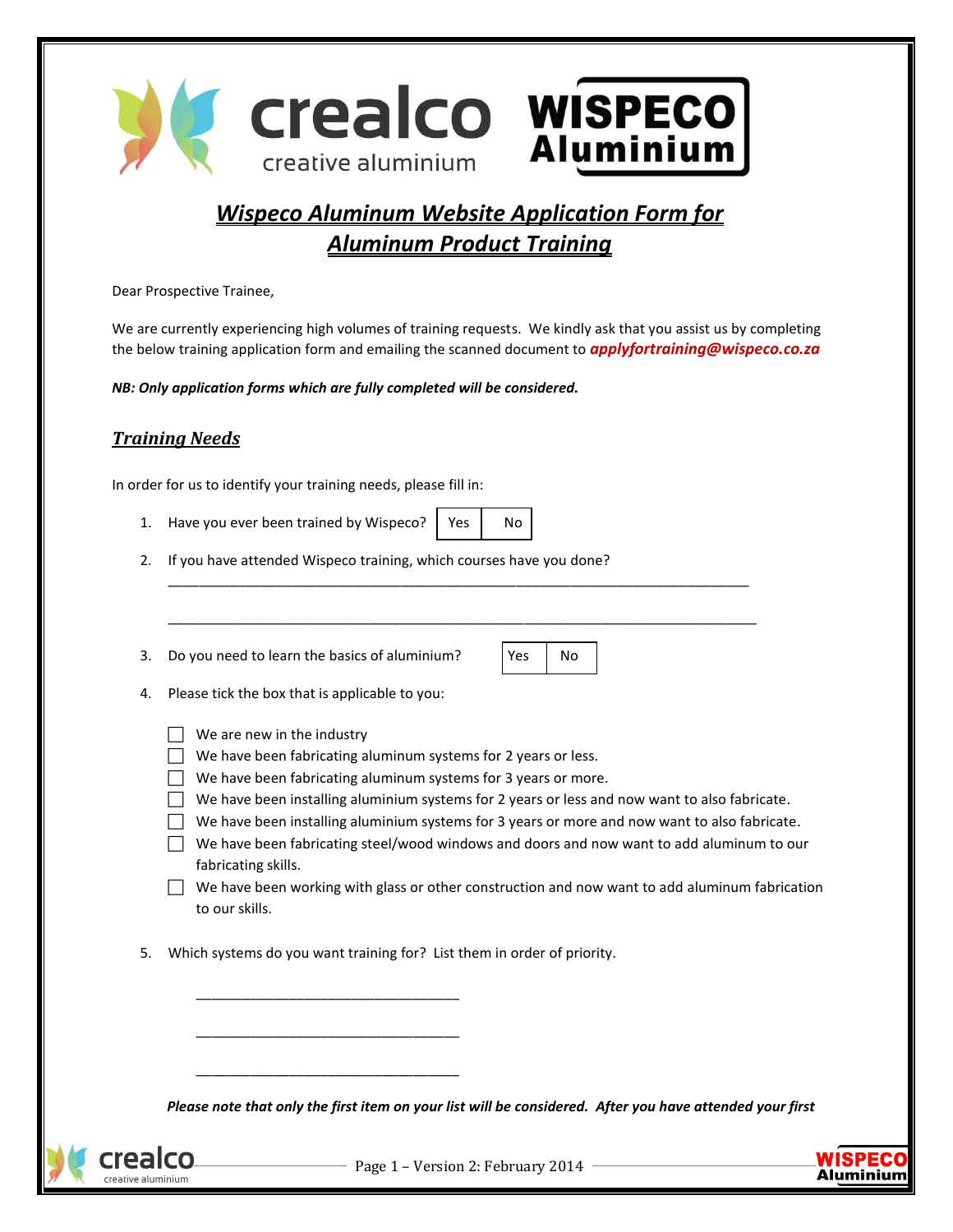|    | Your details                                                                      |               |
|----|-----------------------------------------------------------------------------------|---------------|
| 1. |                                                                                   |               |
| 2. | How many people do you want to send for training? _______________________________ |               |
| 3. | List their names and surnames:                                                    |               |
|    |                                                                                   |               |
|    |                                                                                   |               |
|    |                                                                                   |               |
|    |                                                                                   |               |
|    |                                                                                   |               |
| 4. |                                                                                   |               |
| 5. |                                                                                   |               |
| 6. | I currently live in the following province:                                       |               |
|    | Gauteng                                                                           | <b>KZN</b>    |
|    | Limpopo                                                                           | Northern Cape |
|    | Mpumalanga                                                                        | Western Cape  |
|    | North West                                                                        | Eastern Cape  |
|    | <b>Free State</b>                                                                 |               |
| 7. |                                                                                   |               |
| 8. |                                                                                   |               |
| 9. |                                                                                   |               |
|    |                                                                                   |               |
|    |                                                                                   |               |
|    | 12. My aluminium supplier is:                                                     |               |
|    | I don't have a supplier yet                                                       |               |
|    |                                                                                   |               |
|    |                                                                                   |               |
|    |                                                                                   |               |
|    |                                                                                   |               |
|    |                                                                                   |               |
|    |                                                                                   |               |
|    |                                                                                   |               |

Crealco

Page 2 – Version 2: February 2014